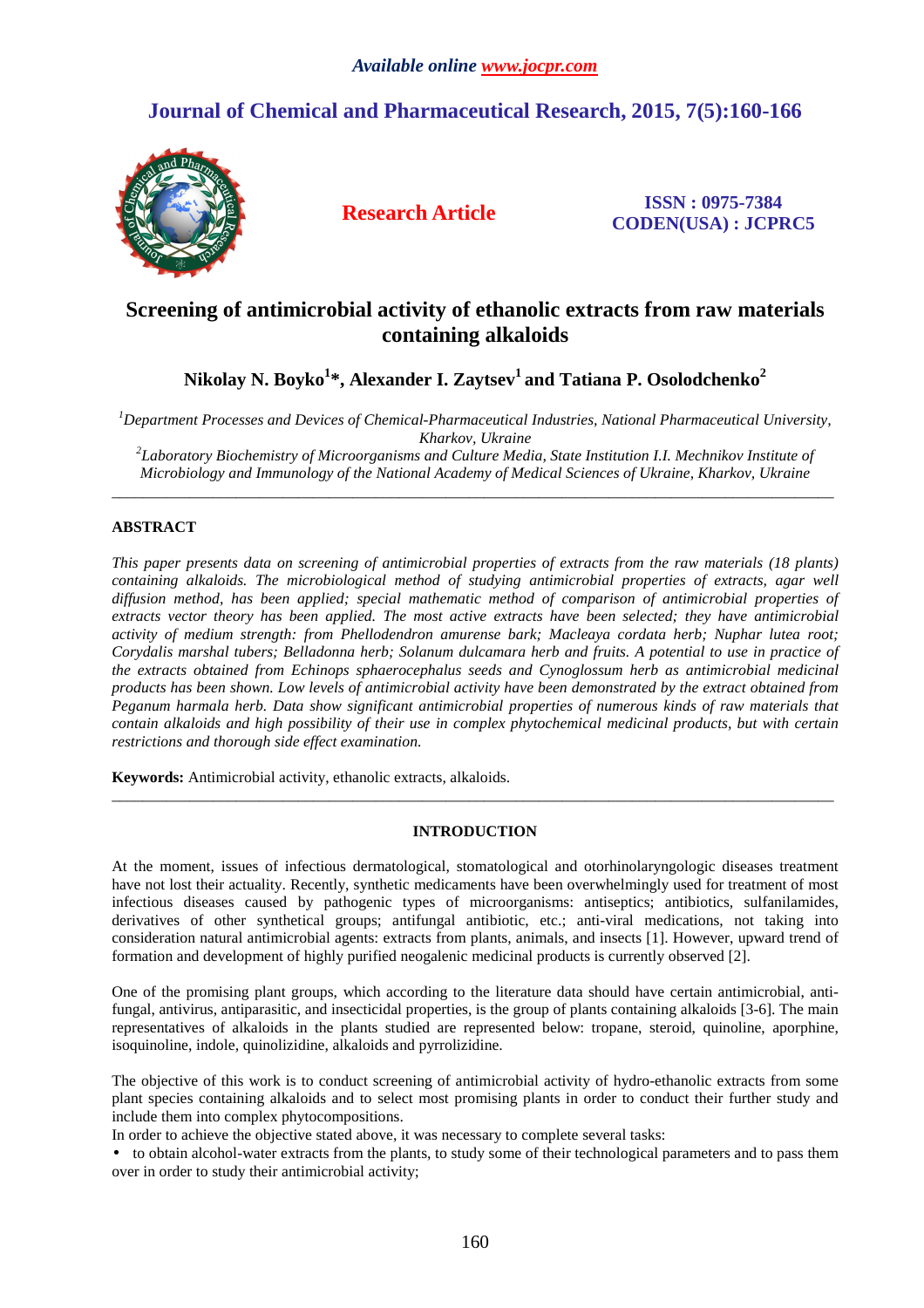- to conduct studies of antimicrobial activity of the extracts obtained;
- to compare the complex index of antimicrobial activity of extracts and to select the most active ones.

## **EXPERIMENTAL SECTION**

*\_\_\_\_\_\_\_\_\_\_\_\_\_\_\_\_\_\_\_\_\_\_\_\_\_\_\_\_\_\_\_\_\_\_\_\_\_\_\_\_\_\_\_\_\_\_\_\_\_\_\_\_\_\_\_\_\_\_\_\_\_\_\_\_\_\_\_\_\_\_\_\_\_\_\_\_\_\_*

**Collection of Plant material.** Plant raw material for studies was acquired during 2013-2014 in OJSC Chemist's shop "Medicinal plants", Kharkov, and in the company "Medicinal herbs, extracts, oils", Sole proprietor Lyubimaya, Kharkov, Ukraine.

**Preparation of plant extract.** Ethanol 70±1 % vol. was used for extraction. Plant raw material/extragent ratio: 1:7 (mass: vol.), extraction temperature:  $27\pm2$  °C, method of extraction: maceration during 24 hours of infusion. Raw material crushing was carried out with grinder type DEX DCG 8 WH, manufactured by "Dexkee Elec-Technology Co., LTD"; sifting of the necessary fraction (0.1-0.5 mm) was carried out with laboratory sieves SLM-200, mesh size: 0.1 and 0.5.

Extract density was determined according to the method, described in [7]. Relative measurement error composed no more than 0.6 % in five parallel determinations.

Extracts extraneous substance content was determined according to the method, described in paper [8]. Relative measurement error composed no more than 0.6 % in five parallel determinations.

**Antimicrobial activity method.** Antimicrobial activity of ethanolic extracts was determined using agar well diffusion method, with determination of diameters of microorganism growth inhibition zones [9]. This method has several advantages over the other possible methods straight away: technological accessibility; it measures the antimicrobial activity of the amount of extraneous substance without alcohol; it allows predicting of activity dependence (the diameter of growth inhibition zone) on the extraneous substances concentration in the extract.

According to recommendations of the WHO the following test strains of microorganisms were used for evaluation of antimicrobial activity of medicinal products: *Staphylococcus aureus ATCC 25923*, *Escherichia coli ATCC 25922*, *Pseudomonas aeruginosa ATCC 27853*, *Proteus vulgaris ATCC 4636*, *Bacillus subtilis ATCC 6633*, and *Candida albicans ATCC 885/653* [10].

Preparation of the microbial suspension of microorganisms was carried out using the device Densi-La-Meter (PLIVA-Lachema production, the Czech Republic; wave length 540 nm). The suspension was prepared in accordance with the instruction manual that is applied to the device and according to the informational letter about health care system innovation of Ukraine. Synchronization of the cultures was conducted using low temperature (4°). Microbial burden compiled  $10^7$  colony forming unit per 1 mL (CFU/mL) of the medium and was determined in accordance with the McFarland standard. 18-24-hour microorganism culture was taken into work. Müller-Hinton agar was used for the studies.

Determination antimicrobial activity of medicinal products was conducted with agar well diffusion method. "Starving", not sown media were used in the lower layer (agar-agar, water, salts). The lower layer represents a supporting structure that is 10.0 mL volume, on which 6 thin-walled stainless steel cylinders with diameters of 8 mm and height of 10 mm were set strictly horizontally. The upper layer that consists of nutritious agar medium, melted and cooled to 40º and to which a correspondent standard of daily test microbe cultivation was included, was poured round the cylinders. Preliminary, the upper layer was well intermixed until the indiscrete mass was formed. After its freezing, the cylinders were taken out with the help of sterile forceps, and the studied substance, taking into account its volume (0.30 mL), was placed into the wells formed. Medium volume for the upper layer was 15.0 mL. The dishes were parched at room temperature for 30-40 minutes and placed into the thermostat for 18-24 hours.

The following criteria were applied when evaluating of antibacterial properties: absence of microorganism growth inhibition zones around the well, and also inhibition zones up to 10 mm indicates to the fact that the microorganism is not sensitive to the medicinal product or concentration inserted into the well; growth inhibition zones with diameter of 10-15 mm indicates to the low sensitivity of the cultivation to the antibacterial substance concentration studied; growth inhibition zones with diameter of 15-25 mm are regarded as an indicator of microorganism sensitivity to the medicinal product concentration studied; growth inhibition zones, the diameter of which exceeds 25 mm, indicate to high sensitivity of microorganisms to the medicinal products studied.

**Calculation methods.** Statistical processing of the results has been conducted in accordance with the Article of State Pharmacopoeia of Ukraine "Statistical analysis of chemical experiment results" [8] with the help of add-on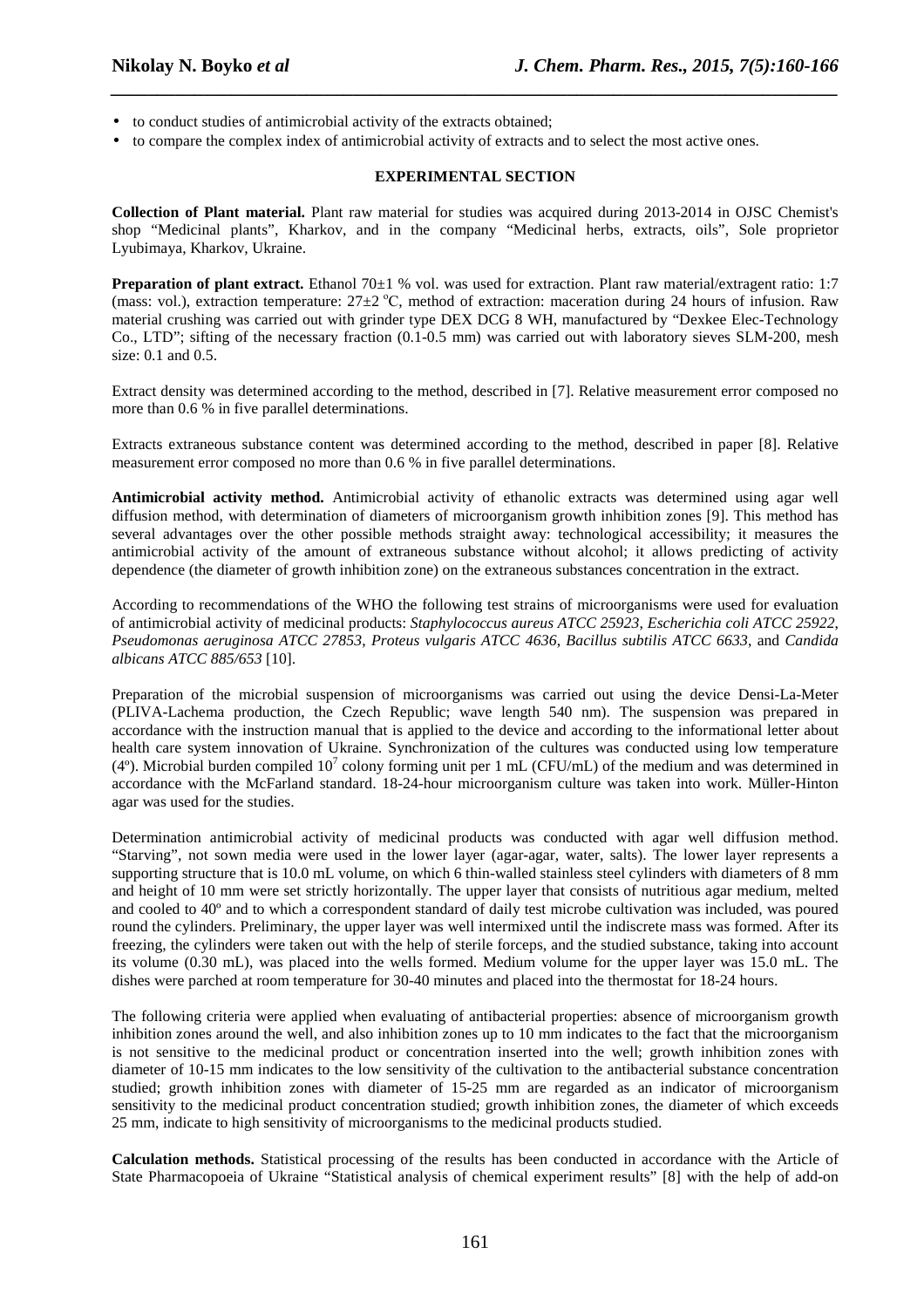"Data analysis" of MS Excel 2013 package. Diameters of microorganism growth inhibition zones were measured using measuring bar with measurement error of  $\pm 0.1$  mm. Assuming that the variation of diameters of microorganism growth inhibition zones occurs in accordance with the normal distribution law, calculation of the average arithmetic diameter and its measurement error was performed with correction for small samples using Student criterion with confidence level of 0.95 and number of degrees of freedom of 5.

*\_\_\_\_\_\_\_\_\_\_\_\_\_\_\_\_\_\_\_\_\_\_\_\_\_\_\_\_\_\_\_\_\_\_\_\_\_\_\_\_\_\_\_\_\_\_\_\_\_\_\_\_\_\_\_\_\_\_\_\_\_\_\_\_\_\_\_\_\_\_\_\_\_\_\_\_\_\_*

In order to conduct calculation of the complex index antimicrobial activity of medicinal product, a vector theory was used [12]. Calculation of the complex index antimicrobial activity of medicinal product and its error was performed using the following formulas:

$$
A = \sqrt{\left(a_1 \cdot \frac{D_1}{25}\right)^2 + \dots + \left(a_6 \cdot \frac{D_6}{25}\right)^2}
$$
 (1)

$$
\Delta A = \sqrt{\left(\frac{a_1^2 \cdot D_1 \cdot \Delta D_1}{25^2}\right)^2 + \dots + \left(\frac{a_6^2 \cdot D_6 \cdot \Delta D_6}{25^2}\right)^2}
$$
 (2)

where *A* is a complex index antimicrobial activity of medication, dimensionless value, (index efficiency ranges: 1.0-1.5 the medicinal product has weak antimicrobial activity; 1.5-2.5 the medicinal product has medium antimicrobial activity; more than 2.5 the medicinal product has strong antimicrobial activity);

*а1*, *а2*, *а3*, *а4*, *а5*, *а6* are weighing coefficients of microorganism strain significance in the disease, in order to simplify, we took them as a one unit, however, application data from the research of prevalence degree of microorganisms in affected people can also be used;

 $D_1$ , ...  $D_6$  and  $\Delta D_1$ , ...  $\Delta D_6$  are diameters and their errors of growth inhibition zone of the examined microorganism strains: *S. aureus ATCC 25923, E. coli ATCC 25922, P. aeruginosa ATCC 27853, P. vulgaris ATCC 4636, B. subtilis ATCC 6633, and C. albicans ATCC 885/653*, mm;

25 is a virtual indicator of the microorganism growth inhibition zone, in mm, that has an optimal value (between medium and strong sensitivity), however, an indicator of conventional medicinal product for the certain strain may be used under the same determination conditions, as medicinal products studied;

∆*А* is an error of the complex index antimicrobial activity of medicinal product.

For comparison of A (research) and B (standard) objects/drugs (vectors) with each other, cosine of the angle between them, which equals correlation coefficient *r* and denotes linear connection power between the parameters in mathematical statistics, may also be used, apart from their absolute value (size). Square of correlation coefficient (*r²*) denotes objects (vectors) similarity level. Correlation coefficient (cosine of the angle) between vectors may be calculated using the following formula (3):

$$
\cos \gamma = r = \frac{\sum \left[ a_i^A \cdot D_i^A \cdot a_i^B \cdot D_i^B \right]}{\sqrt{\sum \left[ a_i^A \cdot D_i^A \right]^2} \cdot \sqrt{\sum \left[ a_i^B \cdot D_i^B \right]^2}}
$$
\n(3)

### **RESULTS AND DISCUSSION**

Data on the results of the studies that were carried out in order to determine antimicrobial activity of extracts from plant raw material containing alkaloids using agar well diffusion method is represented in Table 1.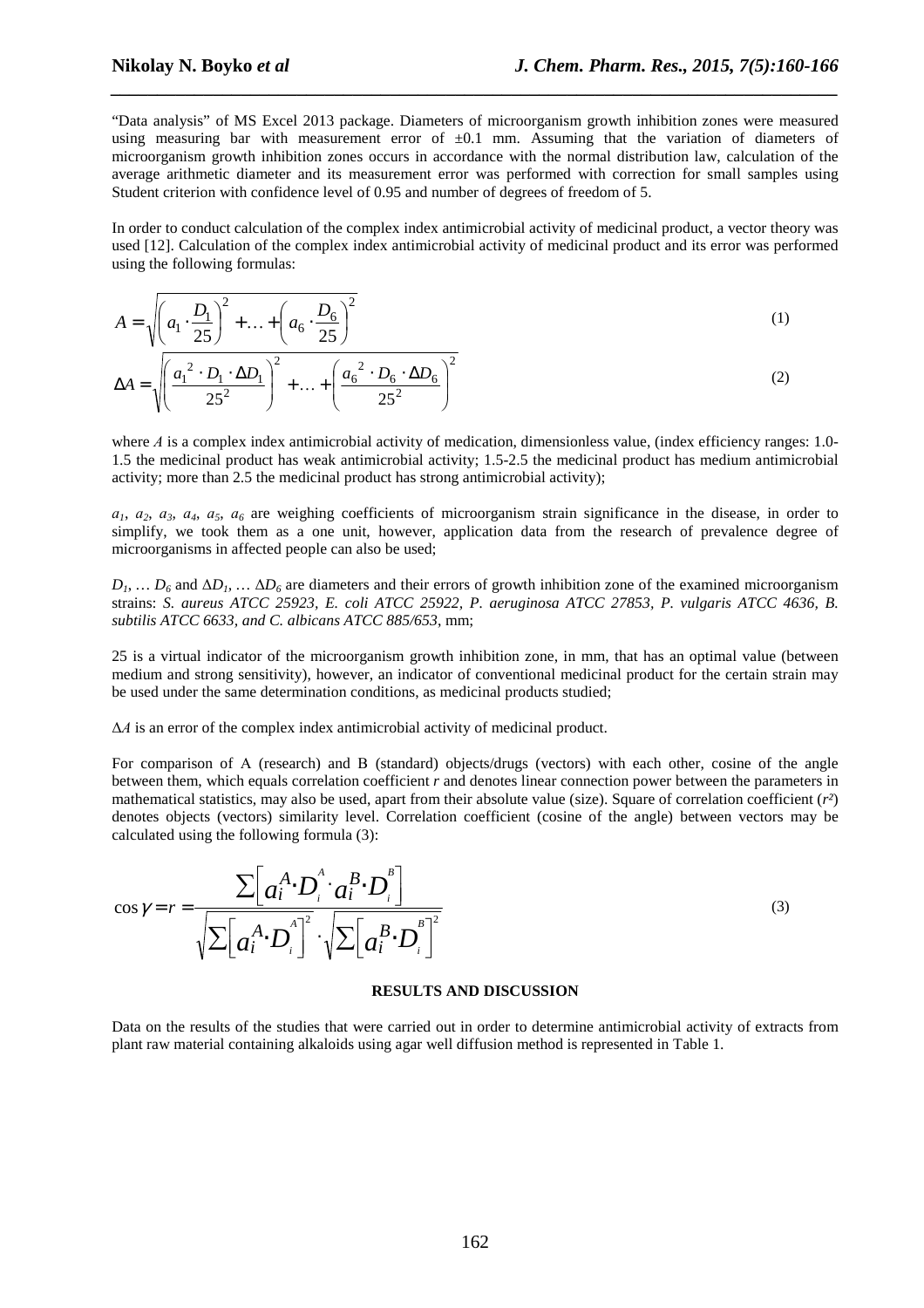|                                           | Diameters of growth inhibition zones in mm; repeat count, $n=6$ , $P=0.95$ |                                 |                             |                                 |                                    |                                       |  |
|-------------------------------------------|----------------------------------------------------------------------------|---------------------------------|-----------------------------|---------------------------------|------------------------------------|---------------------------------------|--|
| Name of the raw<br>material               | S. aureus<br><b>ATCC</b><br>25923                                          | E. coli<br><b>ATCC</b><br>25922 | P. aeruginosa<br>ATCC 27853 | P. vulgaris<br><b>ATCC 4636</b> | B. subtilis<br><b>ATCC</b><br>6633 | C. albicans<br><b>ATCC</b><br>885/653 |  |
| 1. Aristolochia<br><i>clematitis</i> herb | $19.2 \pm 0.6$                                                             | $19.0 \pm 0.4$                  | $12.6 \pm 0.5$              | $13.4 \pm 0.7$                  | $20.1 \pm 0.7$                     | $18.3 \pm 0.6$                        |  |
| 2. Atropa<br><i>belladonna</i> herb       | $15.8 \pm 0.4$                                                             | $17.2 \pm 0.6$                  | $14.4 \pm 0.5$              | $14.3 \pm 0.4$                  | $17.5 \pm 0.8$                     | $14.7 \pm 0.5$                        |  |
| 3. Berberis<br><i>vulgaris</i> root       | $20.4 \pm 0.5$                                                             | $19.5 \pm 0.7$                  | $14.0 \pm 0.6$              | $14.1 + 0.7$                    | $17.7 + 0.4$                       | $18.3 \pm 0.4$                        |  |
| 4. Capsicum<br>tincture                   | $19.5 \pm 0.7$                                                             | $19.2 \pm 0.8$                  | $15.7 \pm 0.4$              | $16.4 \pm 0.6$                  | $18.6 \pm 0.3$                     | $16.3 \pm 0.8$                        |  |
| 5. Chelidonium<br><i>majus</i> herb       | $20.7 \pm 0.8$                                                             | growth                          | growth                      | growth                          | $21.4 \pm 0.4$                     | $17.0 \pm 0.5$                        |  |
| 6. Corydalis<br>marshal tubers            | $24.9 \pm 0.6$                                                             | $23.7 \pm 0.4$                  | $13.4 \pm 0.8$              | $13.6 \pm 0.7$                  | $25.3 \pm 0.5$                     | growth                                |  |

*\_\_\_\_\_\_\_\_\_\_\_\_\_\_\_\_\_\_\_\_\_\_\_\_\_\_\_\_\_\_\_\_\_\_\_\_\_\_\_\_\_\_\_\_\_\_\_\_\_\_\_\_\_\_\_\_\_\_\_\_\_\_\_\_\_\_\_\_\_\_\_\_\_\_\_\_\_\_* **Table 1: Antimicrobial activity of the extracts studied, determined by agar well diffusion method** 

As it may be seen from the results of Table 1, performing a quick analysis and selecting the most active antimicrobial extracts is somewhat complicated, for example, it is difficult to determine indexes of *Belladonna* herb and *Nuphar* root extracts. *Belladonna* extract influences all the microorganism test-strains, and *Nuphar* root extract does not influence two test-strains, but according to the quantitative indexes, it excels *Belladonna* extract. The vector theory, which had been applied to the analysis of antimicrobial characteristics of some stomatological and antiseptic medicinal products by the authors for the first time, helped to solve this problem [11, 12].

Data on the screening of antimicrobial activity of the extracts from the raw material containing alkaloids using vector theory are represented in Table 2.

| N <sub>0</sub> | Name of the raw<br>material          | <b>Complex index</b><br>of antimicrobial $cos\gamma = r^*$<br>activity, A |      | <i><b>Extraneous</b></i><br>substances<br>concentration<br>in the extract,<br>g/g | <i>Extract</i><br>density,<br>g/mL |
|----------------|--------------------------------------|---------------------------------------------------------------------------|------|-----------------------------------------------------------------------------------|------------------------------------|
| 1.             | Aristolochia<br>clematitis herb      | $1.70 \pm 0.02$                                                           | 0.99 | 0.0306                                                                            | 0.893                              |
| 2.             | Atropa<br>belladonna herb            | $1.54 \pm 0.02$                                                           | 0.99 | 0.0201                                                                            | 0.893                              |
| 3.             | Berberis vulgaris<br>root            | $1.72 \pm 0.02$                                                           | 0.99 | 0.0182                                                                            | 0.888                              |
| 4.             | Capsicum tincture                    | $1.73 \pm 0.02$                                                           | 0.99 |                                                                                   |                                    |
| 5.             | Chelidonium<br>majus herb            | $1.37 \pm 0.02$                                                           | 0.70 | 0.0339                                                                            | 0.899                              |
| 6.             | Corydalis<br>marshal tubers          | $1.87 \pm 0.02$                                                           | 0.88 | 0.0294                                                                            | 0.892                              |
| 7.             | Cynoglossum<br>officinale herb       | $1.50 \pm 0.02$                                                           | 0.99 | 0.0228                                                                            | 0.894                              |
| 8.             | Echinops<br>sphaerocephalus<br>seeds | $1.47 \pm 0.02$                                                           | 0.90 | 0.0232                                                                            | 0.890                              |
| 9.             | Glaucium flavum<br>herb              | $1.70 \pm 0.03$                                                           | 0.90 | 0.0195                                                                            | 0.886                              |

#### **Table 2: Antimicrobial activity of the extracts**

\* results of correlation coefficient are shown with consideration for the formula (3) in which virtual indexes, accepted throughout all the strains of 25 mm, are supplied instead of real indexes of growth inhibition zones for the comparative medicinal product.

\*\* the arithmetic mean of the parameter (X) and standard deviation of the parameter (S) for the sample were calculated from the condition  $X > 3S$ .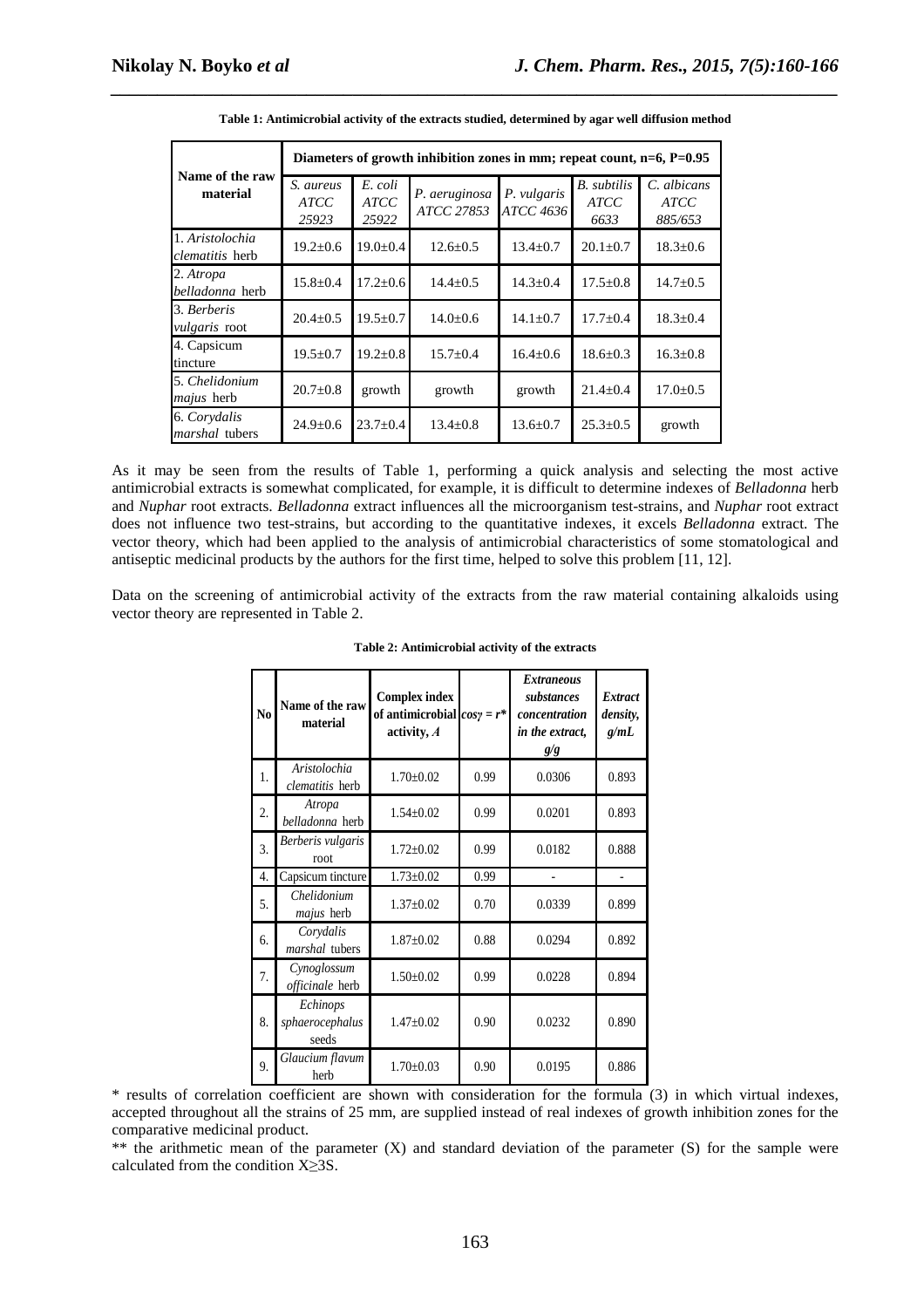According to the data from Table 2, we may easily define the complex index of antimicrobial activity (*А*), for example for medicinal products with average power of antimicrobial activity its indexes are situated in a range of *А*=1.5÷2.5. From Table 2 it is seen that such medicinal products include extracts from the following materials: *Phellodendron amurense* bark *А*=2.29; *Macleaya cordata* herb *А*=1.94; *Nuphar lutea* root *А*=1.88; *Corydalis marshal* tubers *А*=1.87; *Vinca minor* leaf *А*=1.75; *Berberis vulgaris* root *А*=1.72; *Aristolochia clematitis* herb *А*=1.70; *Glaucium flavum* herb *А*=1.70; *Lycopodium А*=1.64; *Atropa belladonna* herb *А*=1.54; *Solanum dulcamara* herb and fruits *А*=1.51.

*\_\_\_\_\_\_\_\_\_\_\_\_\_\_\_\_\_\_\_\_\_\_\_\_\_\_\_\_\_\_\_\_\_\_\_\_\_\_\_\_\_\_\_\_\_\_\_\_\_\_\_\_\_\_\_\_\_\_\_\_\_\_\_\_\_\_\_\_\_\_\_\_\_\_\_\_\_\_*

The mean result for the complex index of antimicrobial activity for the most of extracts from plants containing alkaloids is *A*=1.60 (70% vol. ethanol at a ratio of raw material: extracting agent – 1:7 wt.:vol.) and may range from 0.74 to 2.47. The mean result of the correlation coefficient is *r*=0.89, and can range from 0.58 to 0.99. The mean result of the concentration of extractives in extracts is  $C = 0.0273$  g/g of extract, and may range from 0.0055 to 0.0492 g/g of extract. The mean result of the extract density is  $\rho = 0.893$  g/mL, and can range from 0.882 to 0.905 g/mL.

In order to illustrate antimicrobial characteristics of the extracts studied, their indexes may be compared with those of some official phytopreparations and synthetical medicinal products. The indexes of antimicrobial characteristics (complex index of antimicrobial activity and correlation coefficient), calculated according to the data of papers [12, 13], are indicated in Table 3.

| N <sub>0</sub> | Name of the product          | <b>Complex</b><br>index of<br>antimicrobial<br>activity, A | $cos\gamma = r$ | <i>Extraneous</i><br>substances<br>concentration<br>in the extract,<br>g/g | <b>Extract</b><br>density,<br>g/mL |
|----------------|------------------------------|------------------------------------------------------------|-----------------|----------------------------------------------------------------------------|------------------------------------|
| 1              | $\mathbf{2}$                 | 3                                                          | 4               | 5                                                                          | 6                                  |
| $\mathbf{1}$   | Sophora japonica<br>tincture | 2.05                                                       | 0.97            | 0.1554                                                                     | 0.999                              |
| 2              | Mentha piperita<br>tincture  | 2.12                                                       | 0.99            | 0.0011                                                                     | 0.843                              |
| 3              | Eucalyptus tincture          | 1.5                                                        | 0.82            | 0.0505                                                                     | 0.895                              |
| 4              | Calendula tincture           | 1.29                                                       | 0.99            | 0.0262                                                                     | 0.896                              |
| 5              | Propolis tincture            | 1.2                                                        | 0.81            | 0.0444                                                                     | 0.875                              |
| 6              | Paeonia tincture             | 1.03                                                       | 0.71            | 0.0196                                                                     | 0.953                              |
| $\overline{7}$ | Echinacea tincture           | 0.84                                                       | 0.58            | 0.0182                                                                     | 0.938                              |
| 8              | Sanguiritrin                 | 1.91                                                       | 0.9             |                                                                            |                                    |

| Table 3: Antimicrobial activity of industrial medicinal products |  |  |
|------------------------------------------------------------------|--|--|
|                                                                  |  |  |

<sup>1</sup> Sophora japonicum tincture, (1:2) on 48 % ethanol, CJSC "Pharmaceutical factory "Viola", Zaporozhe, Ukraine, batch No 040213, expiry date 02/2015;

<sup>2</sup> *Mentha piperita* tincture, (1:20) on 90 % ethanol and 5 % peppermint oil, CJSC "Pharmaceutical factory "Viola", Zaporozhe, Ukraine, batch No 080213, expiry date 08/2015;

<sup>3</sup> *Eucalyptus* tincture, (1:5) on 70 % ethanol, public enterprise "Lugansk regional "Pharmacy" pharmaceutical factory, Lugansk, Ukraine, batch No 10313, expiry date 04/2018;

<sup>4</sup> *Calendula* tincture, (1:10) on 70 % ethanol, public enterprise "Lugansk regional "Pharmacy" pharmaceutical factory, Lugansk, Ukraine, batch No 51212, expiry date 01/2017;

<sup>5</sup> *Propolis* tincture, (1:10) on 80 % ethanol, public enterprise Kiev Regional Council "Pharmaceutical factory", Kiev, Ukraine, batch No 151012, expiry date 10/2014;

<sup>6</sup> *Paeonia* tincture, (1:10) 40% ethanol, "State public enterprise "Pharmaceutical factory" LLC, Zhytomyr, Ukraine, batch No 110313, expiry date 03/2016;

<sup>7</sup> *Echinacea purpurea* rootstock tincture with roots of fresh ones, (1:5) on 48 % ethanol, "Pharmaceutical factory" LLC, Zhytomyr, Ukraine, batch No 70613, expiry date 06/2016.

8 "*Sanguiritrin*" – alcoholic solution 0.2 % *Macleaya cordata* alkaloids, CJSC "Pharmcenter VILAR", Russia, batch

No 070612, expiry date 06 / 2015;<br><sup>9</sup> "*Chlorhexidine bigluconate*" – chlorhexidine bigluconate water solution 0.5 mg/mL, public enterprise "Lugansk regional "Pharmacy" pharmaceutical factory, Lugansk, Ukraine, batch No 220213, expiry date 03 / 2016;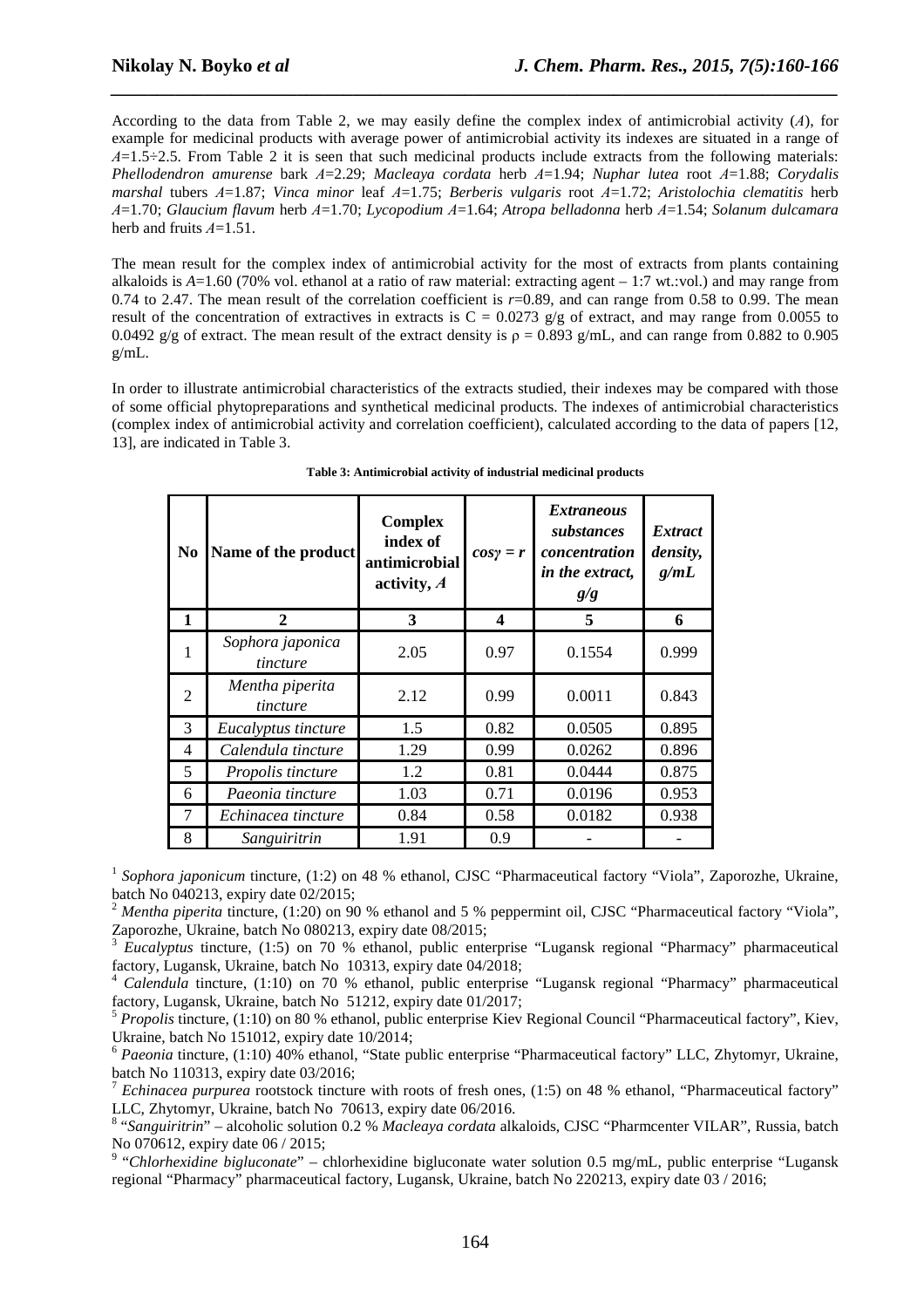<sup>10</sup> "*Hexoral*" – 0.1 % hexetidine water solution, Famar Orleans, France, batch No D06179KR, expiry date 09 / 2014.

*\_\_\_\_\_\_\_\_\_\_\_\_\_\_\_\_\_\_\_\_\_\_\_\_\_\_\_\_\_\_\_\_\_\_\_\_\_\_\_\_\_\_\_\_\_\_\_\_\_\_\_\_\_\_\_\_\_\_\_\_\_\_\_\_\_\_\_\_\_\_\_\_\_\_\_\_\_\_*

As it may be seen from the data of Table 3, only four industrial tinctures from *Sophora japonicum* A=2.05, *Mentha piperita* A=2.12, *Eucalyptus* A=1.50 (but the tincture from *Eucalyptus* does not influence two microorganism of six test strains, *r*=0.82, r²=0.67) and *Capsicum* А=1.73 as well as *Sanguiritrin* А=1.91 and *Chlorhexidine bigluconate* А=2.07 correspond to the group of medium strength of antimicrobial activity. Whereby it is important to note, that the tincture from *Sophora japonicum* that was prepared in the ratio of 1:2, is an almost fluid extract with the quantity of extraneous substances of 15 % weight, and to the tincture from *Mentha piperita,* that is prepared in the ratio of 1:20, peppermint oil is added (5 % weight), which leads to such significant antimicrobial characteristics of the medicinal product.

Comparing complex indexes of antimicrobial activity of the extracts studied with those of industrial medicinal products, we may come to the conclusion about potentially high perspective of herbal raw material usage with some alkaloids as antimicrobial agents (13 of 18 plants studied show antimicrobial characteristics of medium strength). However, because of high biological activity of alkaloids over different body systems (nervous, GIT, cardiovascular, etc.), their application for mouth cavity is irrational and in some cases may lead to serious side effects. When such combination is useful, for example, for external application, they may be added to the formulation without significant reduction of antimicrobial characteristics for complex phytopreparations.

### **CONCLUSION**

In order to study antimicrobial characteristics of extracts from herbal raw material containing alkaloids, a range of plants of interest was determined on the basis of literature data to the number of 18 items.

The most active of all the extracts having antimicrobial characteristics of medium strength from *Phellodendron amurense* bark; *Macleaya cordata* herb; *Nuphar lutea* root; *Corydalis marshal* tubers; *Berberis vulgaris* root; *Vinca minor* leaf; *Arisеolochia clemaеiеis* herb; *Glaucium flavum* herb; *Atropa belladonna* herb; *Solanum dulcamara* herb and fruits were selected. Extracts from *Echinops sphaerocephalus* seeds and *Cynoglossum officinale* herb are promising. The extract from *Peganum harmala* herb has the worst results among the plants studied.

The mean result of the complex index of antimicrobial activity for the most of extracts from plants containing alkaloids is  $A=1.61$  (70% vol. ethanol at a ratio of raw material: extracting agent  $-1:7$  wt.:vol.) and may range from 0.74 to 2.47. The mean result of the correlation coefficient is *r*=0.89, and can range from 0.58 to 0.99. The mean result of the concentration of extractives in extracts is  $C=0.0273$  g/g of extract, and may range from 0.0055 to 0.0492 g/g of extract. The mean result of the extract density is  $p=0.893$  g/mL, and can range from 0.882 to 0.905 g/mL.

Research data show significant antimicrobial characteristics of many species of herbal raw material containing alkaloids (13 of 18 extracts from the raw material demonstrated antimicrobial characteristics of medium strength) and potentially high perspective of their usage in complex phytopreparations, but with certain restrictions and thorough side effect examination.

#### **REFERENCES**

[1] GE Pronchenko. Herbal medicinal products, GEOTAR MED, Moscow, **2002**, 6-245.

[2] MD Mashkovskiy. Medicinal products,  $16<sup>th</sup>$  Edition, revised, amended and complemented, Novaya volna, Moscow, **2012**, 764-967.

[3] S Garba; K Andrew; J Gayus, *Topclass Journal of Herbal Medicine*, **2013**, 2 (9), 217-222.

[4] IVS Christhudas Nimal; P Kumar Praveen, P Agastian, *Asian Journal of Pharmaceutical and Clinical Research*, **2012**, 5 (4), 278-282.

[5] HM Malebo; T Wenzler; ML Cal et al., *BMC Complementary and Alternative Medicine*, **2013**, 13 (1), 48-58.

[6] I Yamamoto; JE Casida. Nicotinoid insecticides and the nicotinic acetylcholine receptor, Springer-Verlag, Heidelberg; **1999**, 29-69.

[7] State Pharmacopoeia of Ukraine, State Enterprise "Scientific and Expert Pharmacopoeial Centre", 1<sup>st</sup> Edition, RIREH, Kharkiv, **2001**, 19.

[8] State Pharmacopoeia of Ukraine, State Enterprise "Scientific and Expert Pharmacopoeial Centre", 1<sup>st</sup> Edition, Suppl. 1, Kharkiv, **2004**, 63-64, 187-214.

[9] YuL Volyanskiy, ІS Gritsenko, VP Shyrokobokov et al. Study of specific activity of antimicrobial medicinal products: methodological recommendations, StPhC of Ukraine, Kyiv, **2004**, 1-38.